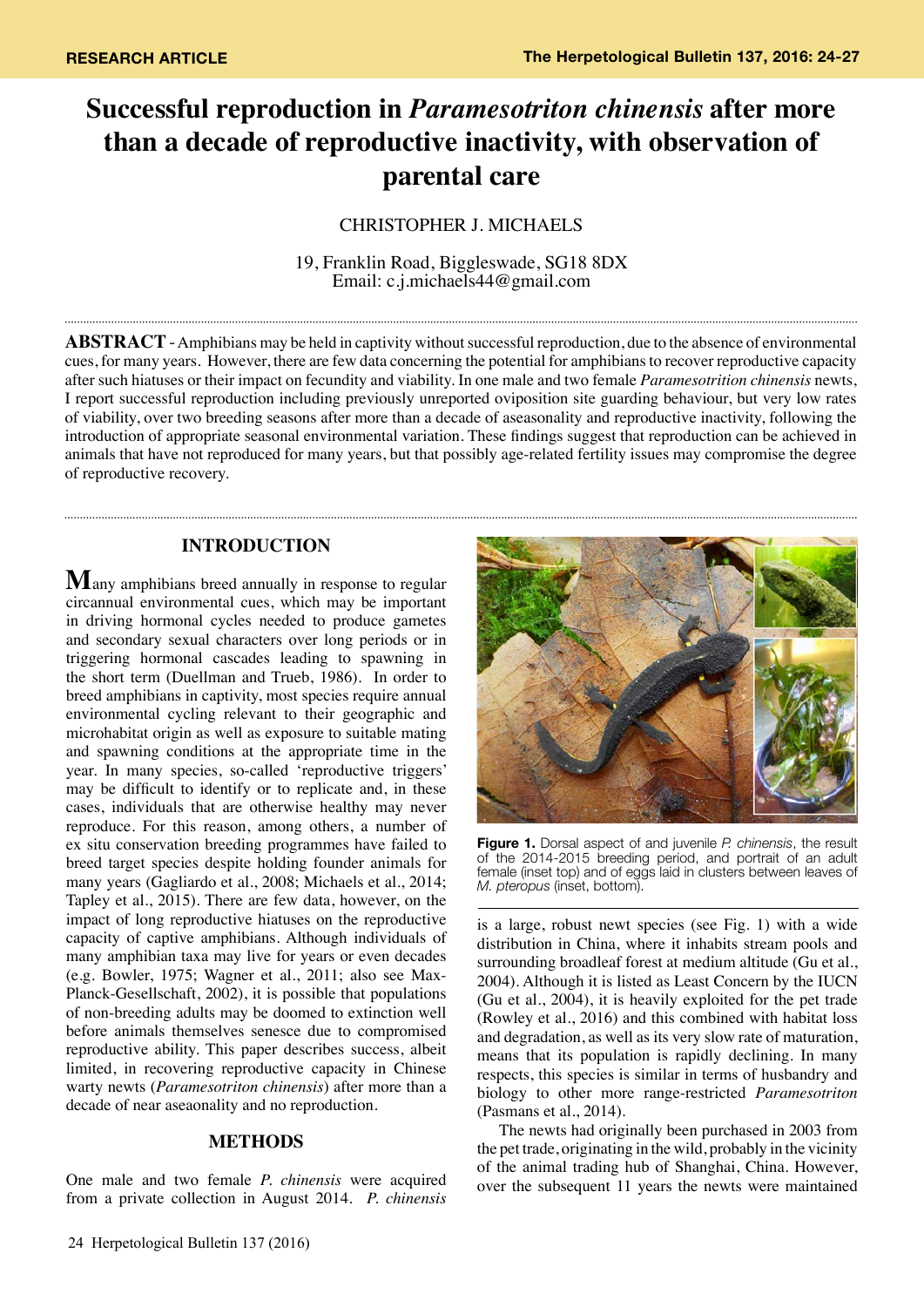under quasi-aseasonal conditions (i.e. conditions were not completely stable, but the changes throughout the year were very minor – see below) and did not reproduce. During this period the animals were maintained in soft tap water (alkalinity  $\langle 20 \text{ mg/L}, \text{pH} \cdot c. 6.5 \rangle$ ) at between approximately 14 and 22 °C and with an invariant 12:12 photoperiod.

In the author's collection, newts were housed in a 120x30x30 cm (LxWxH) aquarium lit by T8 fluorescent lamps ('Freshwater lamp', Arcadia), filled to a depth of 28 cm with a 8:2 mix (pH c.  $7.5$ , alkalinity c.  $35 \text{ mg/L}$ ) of reverse osmosis and London tap-water treated with chelating water conditioner (sodium thiosulphate; API) and furnished with stacks of terracotta roof tiles to provide shelter. Potted *Vallisneria* sp. and loose Java fern (*Microsorum pteropus*) were also provided. Life support systems included an external canister filter (EF-2, All Pond Solutions) and an aquarium chiller (DC 750, Deltec). A gentle current replicating the stream-pool habitat of this species was created using an internal pump (Eheim Compact Pump 1000) to drive water through the life support system, but refugia from water flow were available. *P. chinensis* requires several months of temperatures consistently below 10 °C followed by a slow increase in temperature during spring time (reflecting annual variation in temperature in their natural range; World Weather Online, 2016) in order to successfully breed, and this may be facilitated by varying photoperiod according to natural patterns (Pasmans et al., 2014; H. Jansens pers. comm.). Therefore, water temperature and photoperiod were



Figure 2. Annual variation in water temperature (continuous line) and photoperiod (broken line) used to house Paramesotriton chinensis; parameters remained constant between 15/04 and 15/08. Error bars represent max-min variation in temperature around the setpoint of the chiller. Oviposition period shown in light (2014-15 season) and dark (2015-16 season) grey blocks.

varied to mimic natural seasonality (Fig. 2). Partial water changes of between 10 and 20% were performed weekly during summer, autumn and spring, and every 2-3 weeks during winter. Food, comprising aquatic invertebrates (Chironimidae, *Gammarus pulex*, *Asellus aquaticus*, *Lumbricus terrestris*) and pieces of defrosted freshwater fish (*Oncorhyncus mykis*s; *Rutilus rutilus*) and prawn (*Paenaeus monodon*), was offered weekly, but food intake and activity decreased during the coolest months with animals barely moving and accepting a meal once every 2-3 weeks.

Eggs produced in the 2014-15 breeding period were removed from the aquarium in batches soon after laying and maintained under identical water parameters at 16-18 °C in separate aquaria to avoid predation by the adults. In 2015-16, when no juveniles were to be reared, eggs were removed from the aquarium on discovery and destroyed by freezing.

#### **RESULTS**

In late October in both 2014 and 2015, females began to display pseudo-oviposition behaviour. The cloacae of the females became more triangular and elongated in profile. At the same time, the iridescent blue stripe on the tail of the male intensified and his cloaca became more noticeably swollen, with papillae visible inside the lips. Active courtship (similar to that described in *P. caudopunctatus* by Sparreboom, 1983; Sparreboom, 1986) occurred between early November and early February (2014-15 reproductive period) and between late October and February (2015-16 reproductive period). One of the two females successfully reproduced and laid eggs in 2014-15 and both females reproduced in 2015-16. In 2014-15, the oviposition period lasted from 11/02/2015 to 30/4/2015 (79 days) and in 2015-16 from 19/02/2016 to 25/04/2016 (66 days); see Fig. 2. Between 0 and 7 eggs were produced per day and laying rate was highest at 15- 16 °C. Oviposition started at a temperature of 10-11 °C (2014-2015) and 12-13 °C (2015-2016). Almost all eggs were laid in rows between *M. pteropus* leaves (see Fig. 1) in areas of moderate water flow. *M. pteropus* was selected over all other plants in the enclosure, which had different leaf forms. Breeding females became slightly defensive of favoured nesting sites with a 'boundary' of around 5-10 cm radius of the site, attacking the other female if approached and driving her away from the eggs. Defensive behaviour was less vigorous against the male, but he was also kept from approaching oviposition sites.

In 2014-15, the breeding female produced a total of 111 eggs. However, viability to hatching was 11.7% with only thirteen eggs developing. Of these, four larvae were deformed and died shortly after hatching; the remaining 9 larvae (i.e. 8.1%) developed normally under similar environmental conditions as the adults at 16-18°C on a diet of *Panagrellus*, *Enchytraeus*, *Chironomus* and other aquatic invertebrates. In these animals, the larval phase lasted approximately 120 days. In 2015-16, a total of 114 eggs were produced by both females, but the proportion contribution of each animal could not be determined. Again, the vast majority (c. 102/114 or 89.5%) of eggs were infertile; however, no larvae were raised in 2016 due to housing capacity limitations.

#### **DISCUSSION**

Amphibians in captivity, including those held in some conservation breeding facilities, may undergo long periods of reproductive inactivity due to the absence of appropriate environmental stimuli. Amphibians may be long lived, especially in captivity, but the impact of reproductive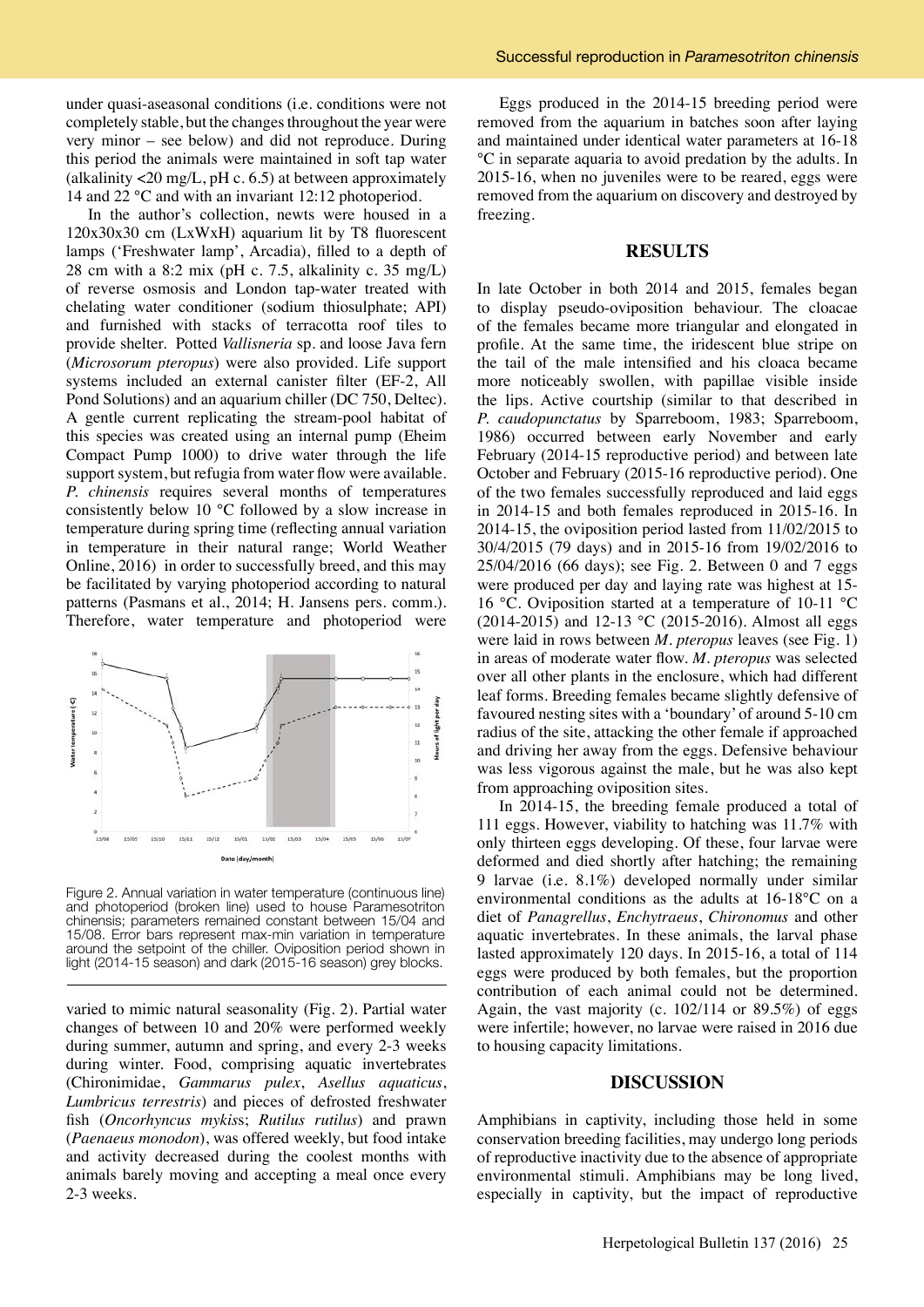hiatuses on the reproductive capacity of animals, and therefore the viability of such populations beyond the lifespan of founder adults, is largely unknown. The longitudinal studies required to investigate such phenomena may reduce the availability of relevant data as individual animals must be followed for long periods of time. The observations reported here show that reproduction can be triggered in at least this species of newt after a very long reproductive hiatus. Michaels et al. (2015) showed that reproductive activity could be triggered in *Xenopus longipes* after seven years of reproductive inactivity in the absence of appropriate environmental cues, but the present findings are the first data concerning a non-reproductive period of more than a decade and the first concerning a tailed amphibian.

Although reproduction was immediately triggered in one female after appropriate environmental cycling, the other female required two years of environmental cycling to regain reproductive function, presumably due to hormonal cascades requiring substantial environmental input to re-initiate. Moreover, the viability of the eggs that were deposited in both years was low, suggesting that recovery of full reproductive capacity may be problematic. The age of the animals in question is unknown, but the newts were adult with mature colouration (dorsally a putty green-grey and ventrally a faded yellow-orange, rather than the black, orange and yellow dorsal and vibrant orange ventral colouration seen in young adults) when purchased in 2003 and take at least 10 years to reach full adult size and coloration (H. Jansens, pers. comm.). Therefore these animals were likely at least 20 years old, if not older, approaching the maximum lifespan of around 30 years (H. Jansens, pers. comm.). Given that eggs produced by both females had low hatch rates and even lower rates of viability beyond hatching when offspring were reared, the most parsimonious explanation is that the fertility of the male animal was waning. There are, however, no data available to provide insight into either age or aseasonality on fertility or gametogenesis in the long term in amphibians. The clutch of eggs produced in the 2014-2015 breeding period was very large for this species (H. Jansens, pers. comm.; also see comparison with total number of eggs from two animals in the 2015-2016 reproductive period), which may be the result of accumulated fat reserves after having not invested in ova for a long period. Although these individuals were alive and in good body condition following the long non-reproductive period, these data should not be used to suggest that withholding seasonality from newts when reproduction is not required is appropriate.

Without seasonally cycled animals for comparison, and thorough internal investigation it is unclear whether the reproductive hiatus has had any negative impact on the health or longevity potential of these long-lived animals.

It is also significant that moderate oviposition site guarding, possibly a form of parental care, was elicited in females and that this behaviour survived reproductive hiatus. Such behaviour has been reported from *P. caudopunctatus* (Sparreboom, 1983; Rafaelli, 1989), but has not been observed in this species or any other congener. Reproductive function may therefore be recovered in

amphibians after long non-reproductive periods in captivity, but the viability of populations comprising aging animals may be compromised by declining fertility. In the context of maintaining viable breeding populations of amphibians in captivity, for conservation, research or other purposes, this highlights the importance of developing appropriate breeding protocols for amphibians as early as possible after a population is established in captivity. Reference to climatic variation to which a species is exposed in nature may, as in this case, facilitate the provision of stimuli necessary to induce reproduction (Michaels et al., 2014).

### **ACKNOWLEDGEMENTS**

I would like to thank the late Bert Schofield for providing me with the animals referred to in this article and to Richard Kingham for assisting in acquiring and transporting them. Many thanks, as well, to Henry Jansens for his advice on breeding this species in captivity. I would finally like to thank the Editor and two anonymous referees for their comments on the manuscript.

## **REFERENCES**

- Bowler, J.K., (1975). Longevity of reptiles and amphibians in N. American collections as of 1 November, 1975. Society for the Study of Amphibians and Reptiles, Miscellaneous Publications, *Herpetological Circular*  6:1-32.
- Duellman, W.E. & Trueb, L. (1986). *Biology of Amphibians*. JHU Press. pp 13-16.
- Gagliardo, R., Crump, P., Griffith, E., Mendelson, J., Ross, H. & Zippel, K. (2008). The principles of rapid response for amphibian conservation, using the programmes in Panama as an example. *International Zoo Yearbook* 42: 125-135.
- Gu, H., Geng, B., & Yuan, Z. (2004). *Paramesotriton chinensis*. The IUCN Red List of Threatened Species 2004: e.T59457A11945154.http://dx.doi.org/10.2305/ IUCN.UK.2004.RLTS.T59457A11945154.en. Downloaded on 13 July 2016.
- Max-Planck-Gesellschaft (2002). Longevity Records Life Spans of Mammals, Birds, Amphibians, Reptiles, and Fish: Amphibians and Reptiles. Available at: http://www. demogr.mpg.de/longevityrecords/0403.htm. Accessed 11/06/2016.
- Michaels, C.J., Gini, B.F. & Preziosi, R.F. (2014). The importance of natural history and species-specific approaches in amphibian ex-situ conservation. *The Herpetological Journal* 24: 135-145.
- Michaels, C.J., Tapley, B., Harding, L., Bryant, Z., Grant, S., Sunter, G., Gill, I., Nyingchia, O. & Doherty-Bone, T. (2015). Breeding and rearing the Critically Endangered Lake Oku Clawed Frog (*Xenopus longipes* Loumont and Kobel 1991). *Amphibian & Reptile Conservation* 9: 100- 110.
- Pasmans, F., Bogaerts, S., Janssen, H. & Sparreboom, M. (2014). *Salamanders: Keeping and Breeding*. NTV Natur und Tier-Verlag.